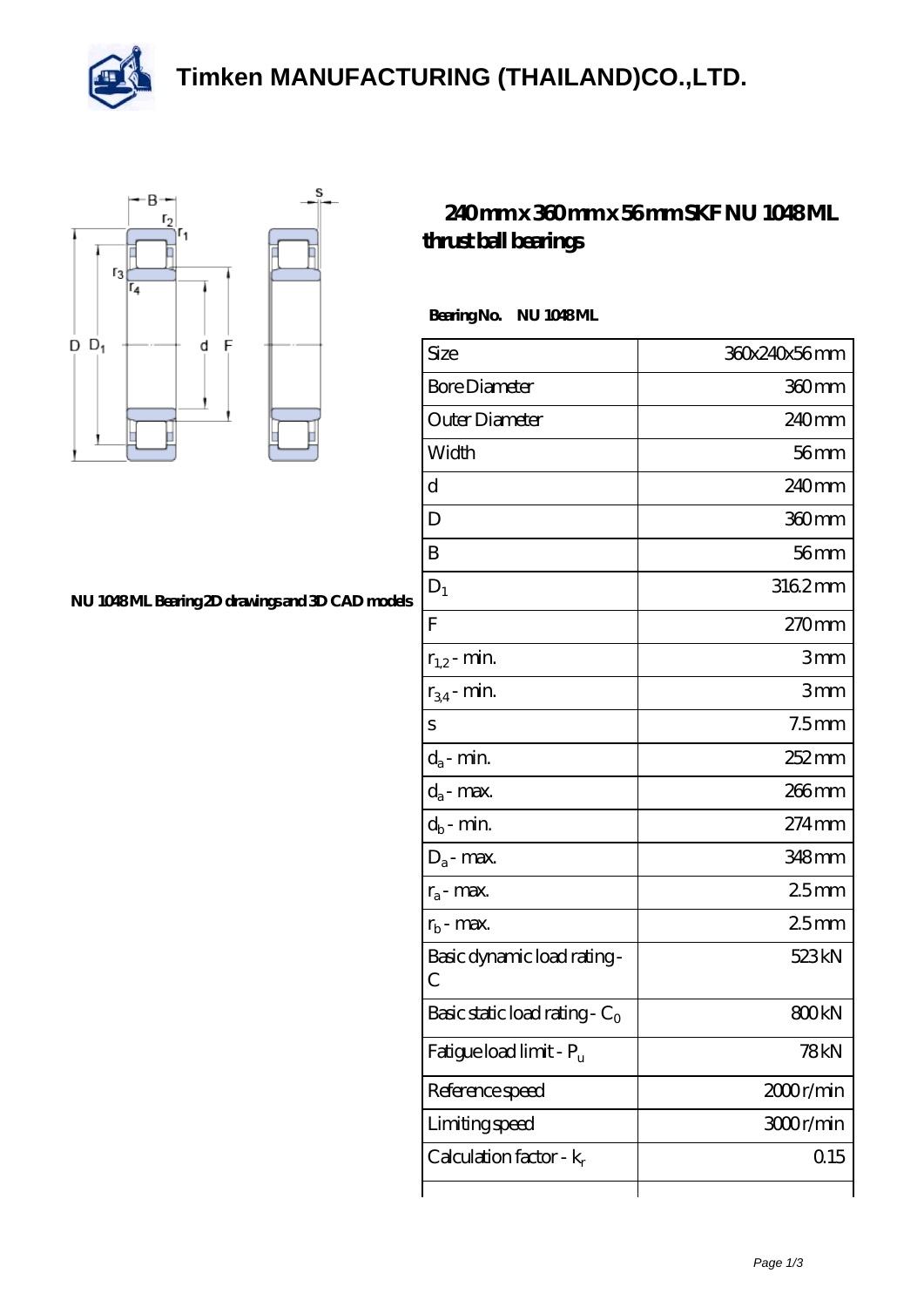

**[Timken MANUFACTURING \(THAILAND\)CO.,LTD.](https://m.thereclaimer.net)**

| Category                  | Cylindrical Roller Bearings                                                                                                                                                                                                      |
|---------------------------|----------------------------------------------------------------------------------------------------------------------------------------------------------------------------------------------------------------------------------|
| Inventory                 | $\Omega$ <sup>O</sup>                                                                                                                                                                                                            |
| Manufacturer Name         | <b>SKF</b>                                                                                                                                                                                                                       |
| Minimum Buy Quantity      | N/A                                                                                                                                                                                                                              |
| Weight / Kilogram         | 19.788                                                                                                                                                                                                                           |
| Product Group             | <b>BO4144</b>                                                                                                                                                                                                                    |
| <b>Bore Profile</b>       | Straight                                                                                                                                                                                                                         |
| Cage Material             | <b>Brass</b>                                                                                                                                                                                                                     |
| Precision Class           | RBEC 1   ISO PO                                                                                                                                                                                                                  |
| Number of Rows of Rollers | Single Row                                                                                                                                                                                                                       |
| Separable                 | Inner Ring - Both Sides                                                                                                                                                                                                          |
| Rolling Element           | Cylindrical Roller Bearing                                                                                                                                                                                                       |
| Profile                   | Complete with Outer and<br>Inner Ring                                                                                                                                                                                            |
| Snap Ring                 | No                                                                                                                                                                                                                               |
| Internal Clearance        | CO-Medium                                                                                                                                                                                                                        |
| Retainer                  | Yes                                                                                                                                                                                                                              |
| Relubricatable            | Yes                                                                                                                                                                                                                              |
| Inch - Metric             | Metric                                                                                                                                                                                                                           |
| <b>Other Features</b>     | Plain Inner Ring   2 Rib<br>Outer Ring   Cage on Outer<br>RingID                                                                                                                                                                 |
| Long Description          | 240MM Bore; Straight Bore<br>Profile; 360MM Outside<br>Diameter, 56MM Width;<br>Brass Cage Matetrial; RBEC<br>1   ISO PO, Single Row,<br>Inner Ring - Both Sides<br>Separable; No Snap Ring;<br>Relubricatable; CO Medium<br>Int |
| Category                  | Cylindrical Roller Bearing                                                                                                                                                                                                       |
| <b>UNSPSC</b>             | 31171547                                                                                                                                                                                                                         |
| Harmonized Tariff Code    | 8482500000                                                                                                                                                                                                                       |
| Noun                      | Bearing                                                                                                                                                                                                                          |
| Manufacturer URL          | http://www.skf.com                                                                                                                                                                                                               |